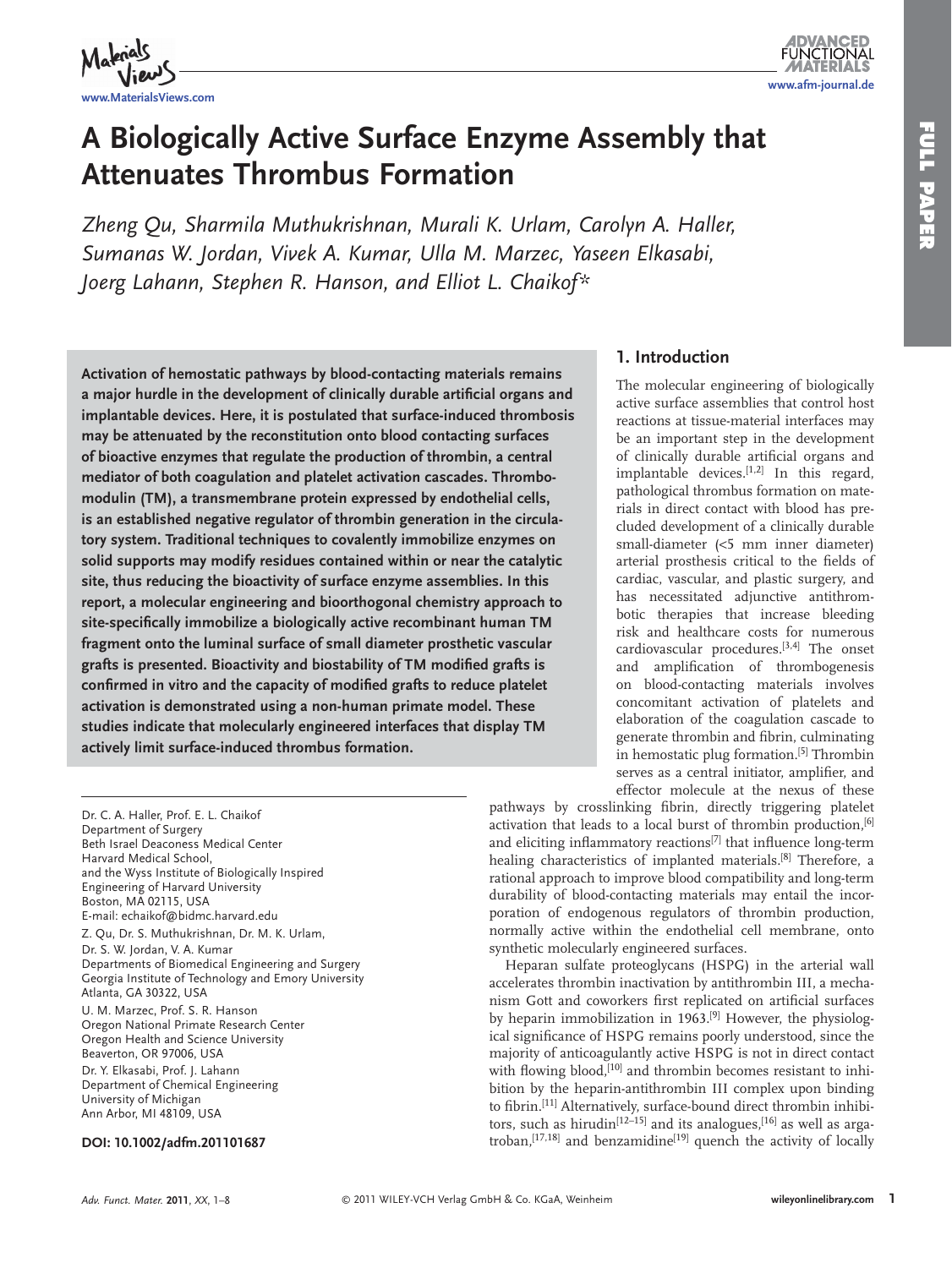

Scheme 1. Reaction sequence to covalently immobilize recombinant human thrombomodulin (TM) onto the luminal surface of expanded poly(tetrafluoroethylene) (ePTFE) grafts: (1) generation of polyurethane (PU) coating on ePTFE graft lumen; (2) isocyanate activation of PU with hexamethylene diisocyanate; (3) immobilization of amino-PEG<sub>11</sub>-triphenylphosphine (NH<sub>2</sub>-PEG<sub>11</sub>-TPP) linker; (4) Staudinger Ligation of recombinant TM expressing a single C-terminal azide moiety  $(TM-N_3)$  to TPP.

produced thrombin. However, a potential constraint of these approaches is the inability to generate a continuous surface reservoir of direct thrombin inhibitors that would be required to curtail self-reinforcing thrombin generation cascades which are rapidly amplified upon initiation. Hemostatic occlusion in the arterial circulation is actively regulated by the protein C (PC) pathway, whereby activated protein C (aPC) inactivates precursors requisite for amplification of coagulation and thrombin formation.<sup>[20]</sup> Endothelial cells that line the vascular system express thrombomodulin (TM), a transmembrane protein that binds thrombin as a 1:1 stoichiometric complex. In the process of sequestering thrombin, TM limits its capacity to activate platelets or to otherwise serve as a prothrombotic factor. More importantly, TM accelerates thrombin's ability to produce aPC by 1000-fold.<sup>[21]</sup> Hence, we postulate that engineering blood-contacting surfaces which display biologically active TM assemblies would locally generate aPC "on demand", thereby, inhibiting thrombin generation.

 Traditional techniques to immobilize active enzymes on solid supports, such as passive adsorption or covalent ligation via free amino or carboxyl residues<sup>[22]</sup> have been reported to generate surfaces modified with TM.<sup>[23–30]</sup> However, these covalent ligation approaches randomly orient immobilized enzymes and potentially modify residues contained within or near the catalytic site,<sup>[31]</sup> consequently reducing optimal surface activity that could otherwise be achieved by these enzyme assemblies. Emerging advances in bioorthogonal chemistry and molecular engineering provide an opportunity to site-specifically tether large enzymes onto surfaces. The azide  $(-N_3)$  group is absent from biological systems and was first explored as a bioorthogonal handle with Staudinger Ligation.<sup>[32]</sup> Further application of this chemistry to immobilize proteins containing an azidemodified C terminus has been performed on glass surfaces modified with triphenylphosphine,<sup>[33,34]</sup> but thiol reagents used in expressed protein ligation to generate the azide moiety may perturb the folding and catalytic activity of bioenzymes rich in disulfide bonds, [35] including TM.<sup>[36]</sup> An alternative strategy that first converted a single lysine residue to azide facilitated immobilization of an active enzyme by traceless Staudinger Ligation on glass, which maximized its bioactivity relative to random coupling via amine residues.<sup>[37]</sup> However, a possible limitation of this approach is the lack of site-specificity when multiple lysines are present in larger biomolecules, such as TM.

 Our laboratory has generated a truncated 15 kDa human TM fragment containing the soluble extracellular epidermal

growth factor-like domains 4 through 6 (EGF<sub>4-6</sub>),<sup>[38]</sup> which displays the requisite binding sites for thrombin and protein C necessary to catalyze production of aPC.<sup>[39]</sup> Using site-specific incorporation of the non-canonical methionine surrogate azidohomoalanine,<sup>[40]</sup> we have generated a TM variant expressing a single C-terminal azide moiety  $(TM-N_3)$ . In this report, we immobilize recombinant  $TM-N_3$  by Staudinger Ligation onto the luminal surface of polyurethane coated expanded poly(tetrafl uoroethylene) (ePTFE) vascular grafts ( **Scheme 1** ). Further, we demonstrate the capacity of these surfaces to generate aPC and confirm the stability of TM surface assemblies in vitro. The ability of TM modified grafts to inhibit thrombosis in vivo was demonstrated using a non-human primate model.

## **2. Results and Discussion**

#### **2.1. Coating of ePTFE Grafts with a Polyurethane Film**

Although inert PTFE surfaces may be modified by high energy radiation to generate reactive chemical handles, <a>[41]</a> translation of these techniques to ePTFE vascular prostheses on clinically relevant length scales has been difficult. Therefore, an extrusion method was used to deposit a thin coating of medical grade Elasthane 80A polyurethane (PU) onto the luminal surface of ePTFE grafts that could then be readily modified by chemical techniques.<sup>[42]</sup> Scanning electron microscopy (SEM) confirmed deposition of a smooth, uniform ∼50 μm PU film that penetrated the porous node-fibril architecture of ePTFE **(Figure 1)** . As expected, PU coating thickness was proportional to the quantity of material deposited and uniform along the length of the prosthesis ( **Figure 2** ). Attenuated total reflectance IR (ATR-IR) spectroscopy was performed on PU coatings on ePTFE (Figure 3a), as well as model thin films generated by solvent casting of PU onto glass substrates (Figure 3b). Characteristic of PU a hydrogen-bonded urethane N–H peak at 3320  $cm^{-1}$  was observed, as were peaks at 2885 and 1535  $cm^{-1}$  corresponding to C–H stretching and C–H–N bending, respectively. Additional PU peaks were detected at 1591  $cm^{-1}$  (C=C, aromatic ring), 1110  $cm^{-1}$ (C–O–C, stretch),  $1730 \text{ cm}^{-1}$  (urethane C=O, free from hydrogen bonding), and 1710  $cm^{-1}$  (urethane C=O, hydrogen bonded), consistent with prior reports.<sup>[43]</sup>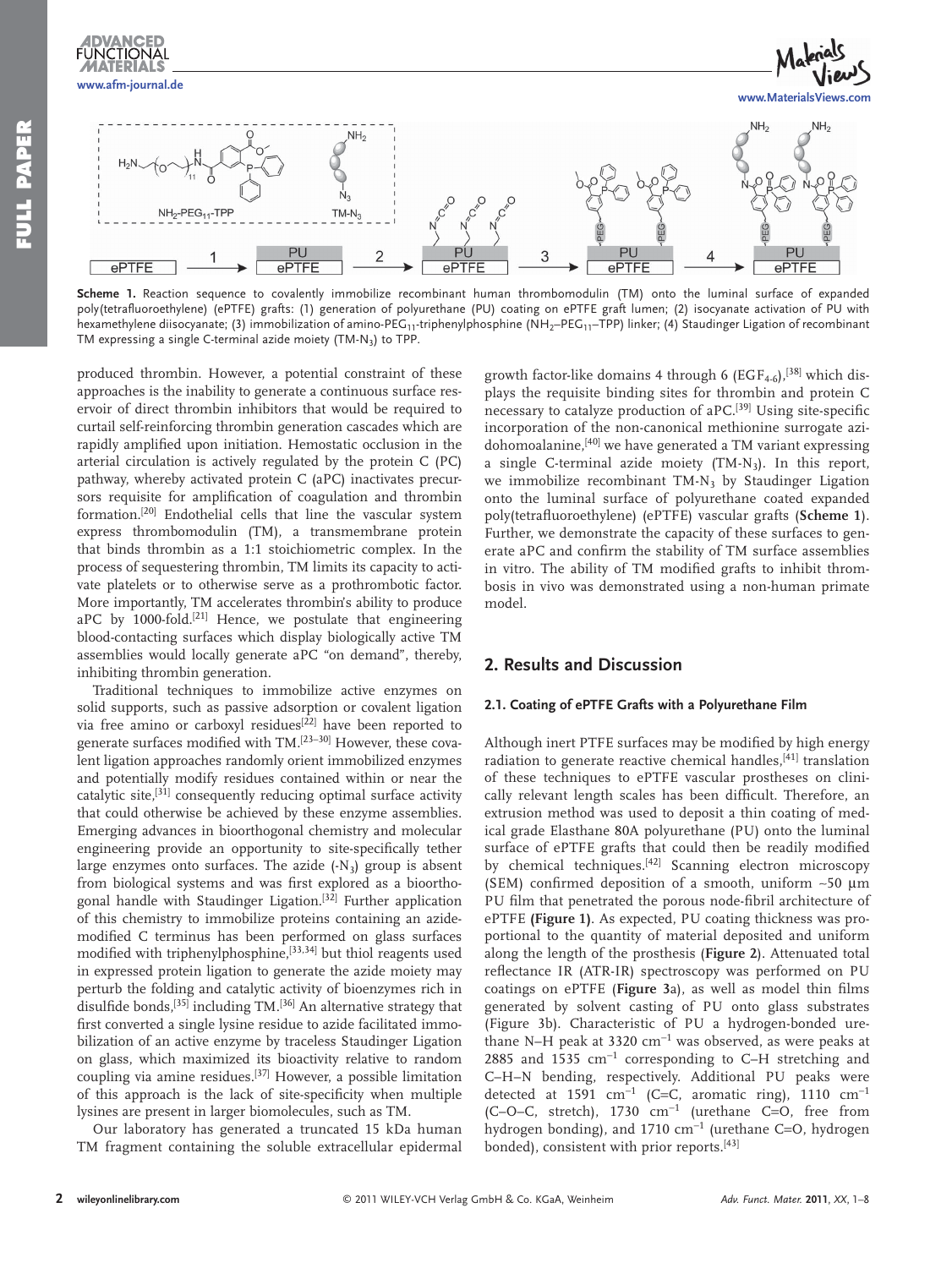**www.MaterialsViews.com**

**www.afm-journal.de**



Figure 1. Scanning electron microscopy of polyurethane (PU) coating on (a) the edge of ePTFE graft at 100×, and on (b) the luminal surface at 100× and (c) 2000 $\times$ . Scale bars: a,b) 100  $\mu$ m; (c) 5  $\mu$ m.



Figure 2. Light microscopy of thin cross sections of polyurethane (PU) coated ePTFE grafts. (a) Interface between opaque ePTFE graft wall and transparent 2-layer PU lining observed at  $4 \times$ . (b) Mean  $\pm$  standard deviation of PU thickness measured at 4 positions per cross section and 1 cm intervals along 8 cm ePTFE graft segment coated with 2, 3, and 4 deposited layers of PU on top of a base extruded layer. (c) Interface between opaque ePTFE graft wall and transparent 4 layer PU lining observed at 20 $\times$ . Scale bars: (a) 500 μm; (c) 100 μm.

#### **2.2. Chemical Modification of ePTFE Grafts**

 Amine-reactive isocyanate groups were generated on PU coated grafts using a rotary reactor, which facilitated uniform mixing of

reagents (Figure 4).<sup>[44]</sup> PU coated grafts were incubated for 1 h with hexamethylene diisocyanate (HDI) in the presence of triethylamine (TEA) at 50 °C, as demonstrated elsewhere.<sup>[45]</sup> ATR-IR spectroscopy detected a distinct peak at 2260 cm<sup>-1</sup> corresponding to -N=C=O (Figure 3). A heterobifunctional linker comprised of a poly(ethylene glycol) (PEG) spacer with amino  $(-NH<sub>2</sub>)$  and triphenylphosphine (TPP) end groups ( $NH_2$ -PEG<sub>11</sub>-TPP) was used to derivatize accessible surface isocyanates (Scheme 1), as confirmed by loss of the  $-N=C=O$  peak by ATR spectroscopy (Figure 3). Consistent with this finding, X-ray photoelectron spectroscopy (XPS) revealed a sharp decrease in the C (285 eV) to O (532 eV) ratio ( **Figure 5** a–c and **Table 1** ) and the presence of distinct phosphorous peaks (P *2p* at 133 eV and P2s at 200 eV) (Figure 5c). The absence of fluorine peaks (Figure 5a–c) further confirmed complete coverage of ePTFE by the PU thin film. High resolution C 1s XPS (Figure 5d–f and Table 1) revealed a dramatic increase in N–C=O  $(289.0 \text{ eV})$ intensity and increased ether carbon content (C–O, 286.4 eV) after immobilization of the PEG linker. These observations confirm the initial generation of reactive isocyanates followed by the display of TPP moieties on the luminal surface of PU-coated ePTFE grafts.

#### **2.3. Staudinger Ligation of Azide Probe on ePTFE**

A fluorescent azide probe was used to initially assess the specificity of small molecule immobilization by Staudinger Ligation. [46]



Figure 3. Attenuated reflection infrared spectroscopy of (a) polyurethane (PU) coated on the luminal surface of ePTFE grafts and (b) thin solvent cast PU films. Representative spectra given for (i) PU, (ii) PU subjected to isocyanate activation with hexamethylene diisocyanate, and (iii) PU modified with a heterobifunctional  $NH_2$ -PEG<sub>11</sub>-triphenylphosphine linker.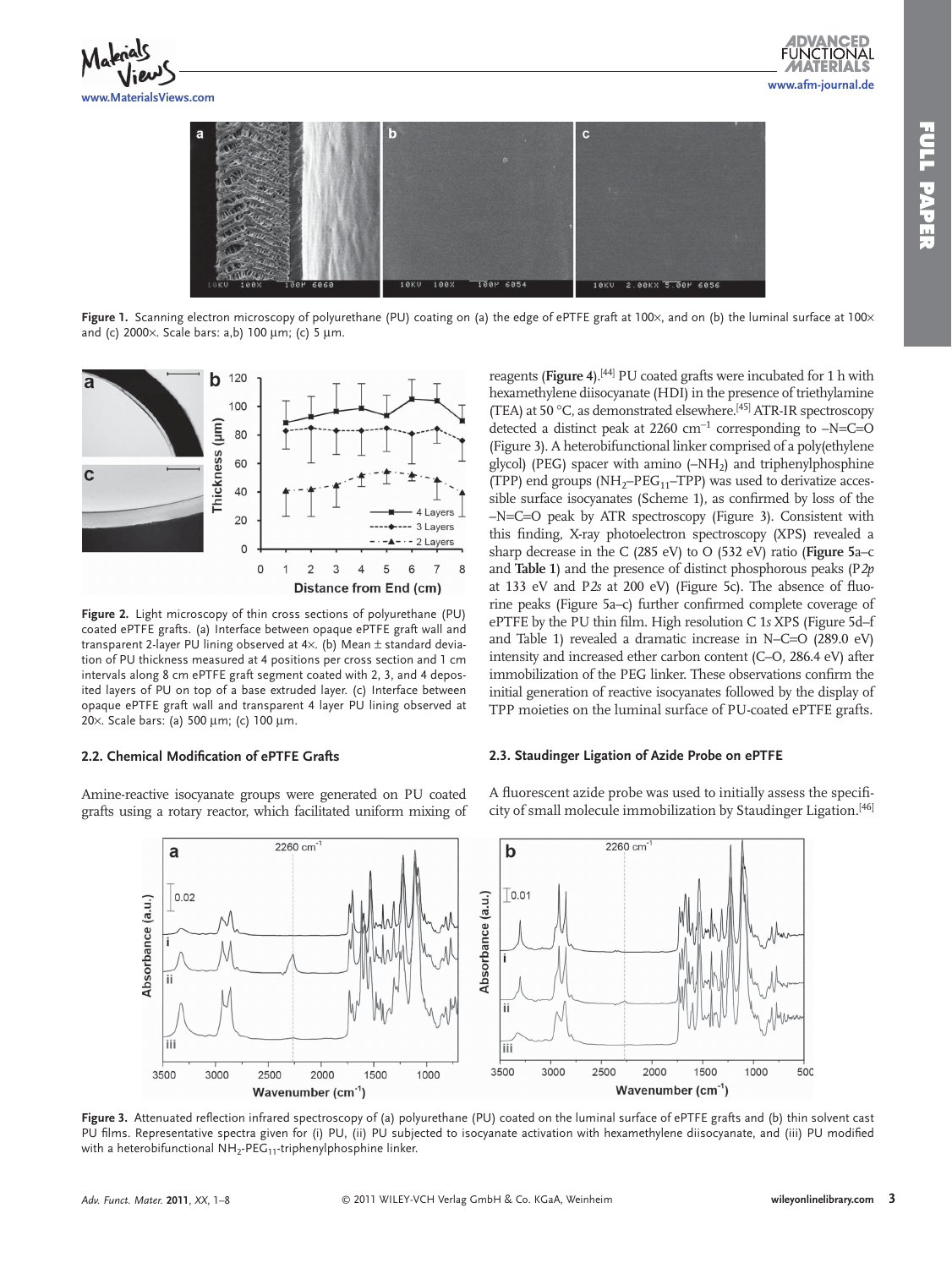**www.afm-journal.de**



Figure 4. Reactor setup for chemical derivatization of PU modified ePTFE grafts. (a) 4 mm i.d. ePTFE grafts were chemically modified using a custom reactor design comprising (i) reactor housing for ePTFE graft and a (ii) DC motor that is coupled to a (iii) form-fitting rotator clamp for graft reactors to facilitate rotation along the axial length of grafts. (b) Inner construction of reactor housing for ePTFE graft comprising (i) barbed Kynar plugs to seal both ends of tubular reaction vessel; (ii) inner 5 mm i.d., 7 mm o.d. Teflon tube; (iii) 4 mm i.d. ePTFE graft; (iv) outer 7 mm i.d., 9 mm o.d. Teflon tube.

Rhodamine B and its azide analogue tetramethylrhodamine 5-carbonyl azide ( $Rh-N_3$ ) were reacted in parallel with PU films functionalized with TPP. Following extensive rinsing in methanol, it was evident that only  $Rh-N<sub>3</sub>$  was covalently immobilized to TPP modified PU films (Figure 6a). This result was semiquantitatively corroborated by UV-Vis spectroscopy (Figure 6b), and verified visually on PU-coated ePTFE grafts (Figure 6c).

## **2.4. Immobilization of Thrombomodulin**

TPP modified grafts were exposed to recombinant TM expressing either a single C-terminal azide moiety (TM-N<sub>3</sub>) or

a native methionine (TM-methionine). Following a phosphate buffered saline (PBS, pH 7.4) rinse for 24 h, the capacity to activate PC was assessed in vitro. Grafts reacted with TM-N<sub>3</sub> afforded a 30-fold increase in their capacity to activate aPC as compared to grafts incubated with TM-methionine (~0.4 vs ~12 ng  $aPC \text{ cm}^{-2} \text{ min}^{-1}$ ,  $p < 0.01$ ; **Figure** 7a). The density of covalently bound TM was measured using a horseradish peroxidase (HRP) conjugated antibody that recognizes the human TM EGF<sub>56</sub> domain. Surface density of TM-N<sub>3</sub> was ~170 fmol/cm<sup>2</sup> after subtracting background binding of antibody to unmodified PU (Figure 7b).<sup>[47]</sup> The aPC generating capacity reported herein is greater than that previously reported for random immobilization strategies.  $[34,37]$  Since the minimum aPC flux required to



Figure 5. Survey and high resolution X-ray photoelectron spectroscopy (XPS) of PU modified ePTFE grafts. Survey XPS were performed on the ePTFE graft lumen following (a) surface coating with PU, (b) subsequent isocyanate modification, and (c) NH<sub>2</sub>-PEG<sub>11</sub>-TPP linker immobilization. Corresponding high resolution C 1s XPS were performed on the ePTFE graft lumen following (d) surface coating with PU, (e) subsequent isocyanate modification, and (f)  $NH_2$ -PEG<sub>11</sub>-TPP linker immobilization.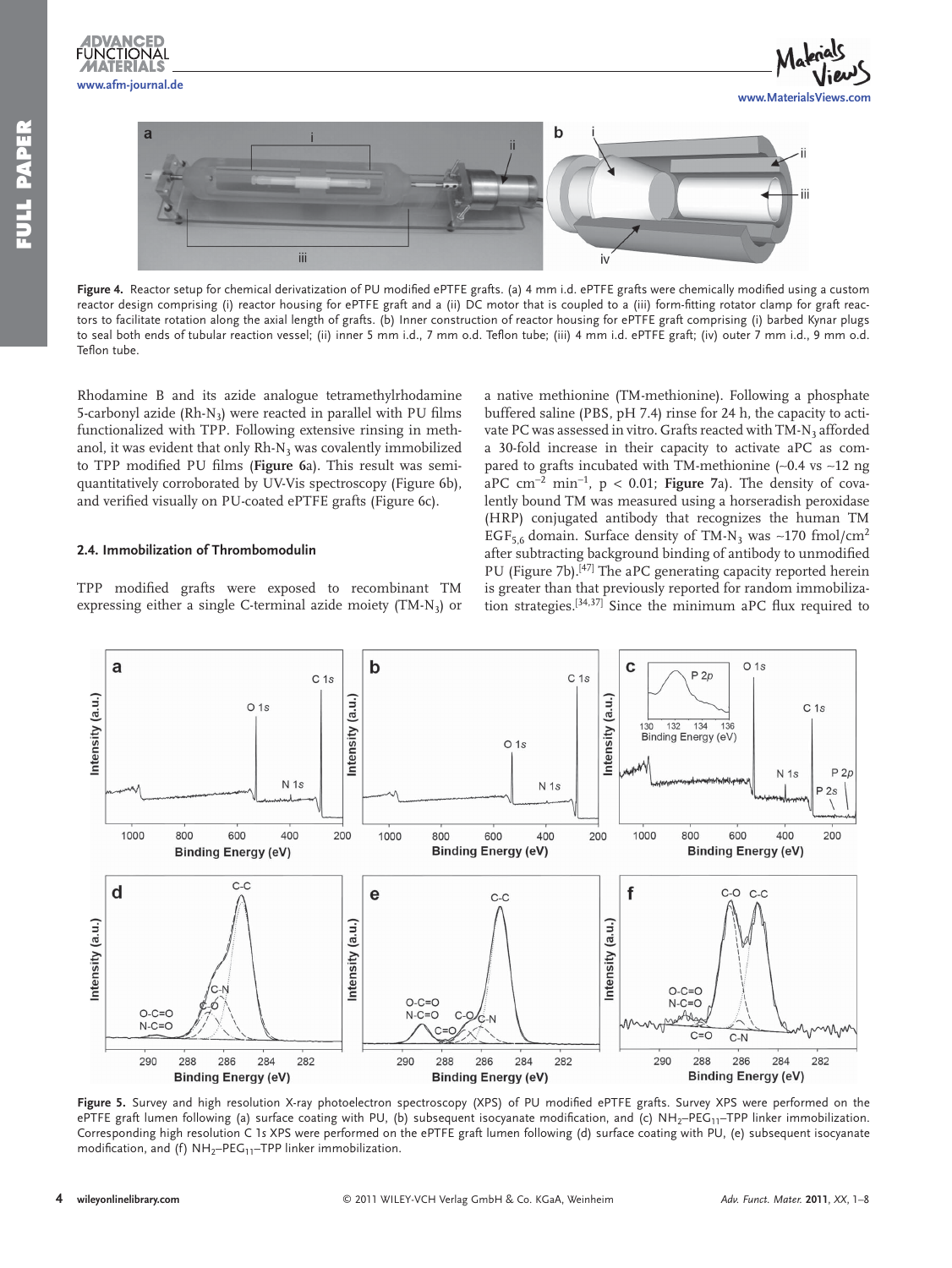#### Table 1. Elemental analysis of modified ePTFE grafts by XPS.

| Substrate             | Survey XPS |      |         |           | High Resolution C 1s XPS |           |                   |
|-----------------------|------------|------|---------|-----------|--------------------------|-----------|-------------------|
|                       | C [%]      | O[%] | $N$ [%] | C/O Ratio | $C - C$ [%]              | $C-O [%]$ | O- C=O N- C=O [%] |
| PU <sub>a</sub>       | 81         |      | 1.6     | 4.8       | 65                       |           |                   |
| PU-NCOb)              | 86         | 13   | 0.70    | 6.6       | 74                       | 6.0       | 9.2               |
| PU-TPP <sup>c</sup> ) | 70         | 24   | 4.6     | 2.9       | 50                       | 45        | 2.8               |

a)Bare polyurethane (PU); <sup>b)</sup> isocyanate activated PU; <sup>c)</sup>PU–NCO reacted with NH<sub>2</sub>-PEG<sub>11</sub>-TPP linker.



Figure 6. Feasibility of immobilizing azide probes by Staudinger Ligation on polyurethane films. (a) Visual confirmation of solvent cast PU films derivatized with TPP and reacted with either (left) rhodamine B or (right) rhodamine azide. (b) Solvent cast thin PU films activated with TPP anchor groups were reacted with either rhodamine B or rhodamine azide and analyzed by UV-Vis spectroscopy. (c) En face examination of TPP modified grafts following reaction with (i) rhodamine B or (ii) rhodamine azide and rinsing with methanol.

inhibit thrombosis has not been established, predicting in vivo performance is not feasible.

Biostability was assessed by subjecting TM-modified grafts to PBS at a shear rate of 500 s<sup>-1</sup> and 37 °C for 24 h, as well

as to an additional 2 week period in PBS at 37 °C. Catalytic activity remained nearly constant indicating that covalently immobilized  $TM-N<sub>3</sub>$  was unaffected by short-term exposure to arterial shear, as well as extended incubation under physiologically relevant pH and temperature conditions (Figure 7c). Notably, random amine-crosslinking techniques used to immobilize TM on ePTFE resulted in a 50% reduction in surface activity following exposure to mechanical shear for 7 hours at 37 °C.<sup>[27]</sup> Others have reported a ~30% reduction in activity when TM modified surfaces were subjected to static incubation in PBS at 37 °C for 4 weeks. [29]

## **2.5. In Vivo Performance of ePTFE Grafts Modified with Thrombomodulin**

 The ex vivo femoral arteriovenous shunt model provides a means to assess the thrombogenicity of blood contacting materials under dynamic arterial flow conditions, particularly when implanted in sub-human primates, such as the baboon, whose hemostatic system closely resembles that of man.<sup>[48-51]</sup> Platelet binding to PU coated



Figure 7. Measurement of thrombomodulin (TM) cofactor activity to generate aPC, TM surface density, and stability of immobilized TM on modified ePTFE grafts. (a) Catalytic activity of TPP modified ePTFE grafts reacted with recombinant TM expressing a C-terminal azide moiety (TM-N<sub>3</sub>) or TM containing its native C-terminal methionine. (b) Surface density of TM on grafts was quantified using a TM antibody and compared with background binding of antibody to bare PU coated ePTFE. (c) Graft activity measured as a percentage of initial levels following 24 h of mechanical shear at 500 s<sup>-1</sup> at 37 °C and subsequent 2-week incubation in PBS at 37 °C. Data represents mean±standard deviation for n ≥ 3 samples. Statistical difference (p < 0.01) versus control is denoted by a double asterisk.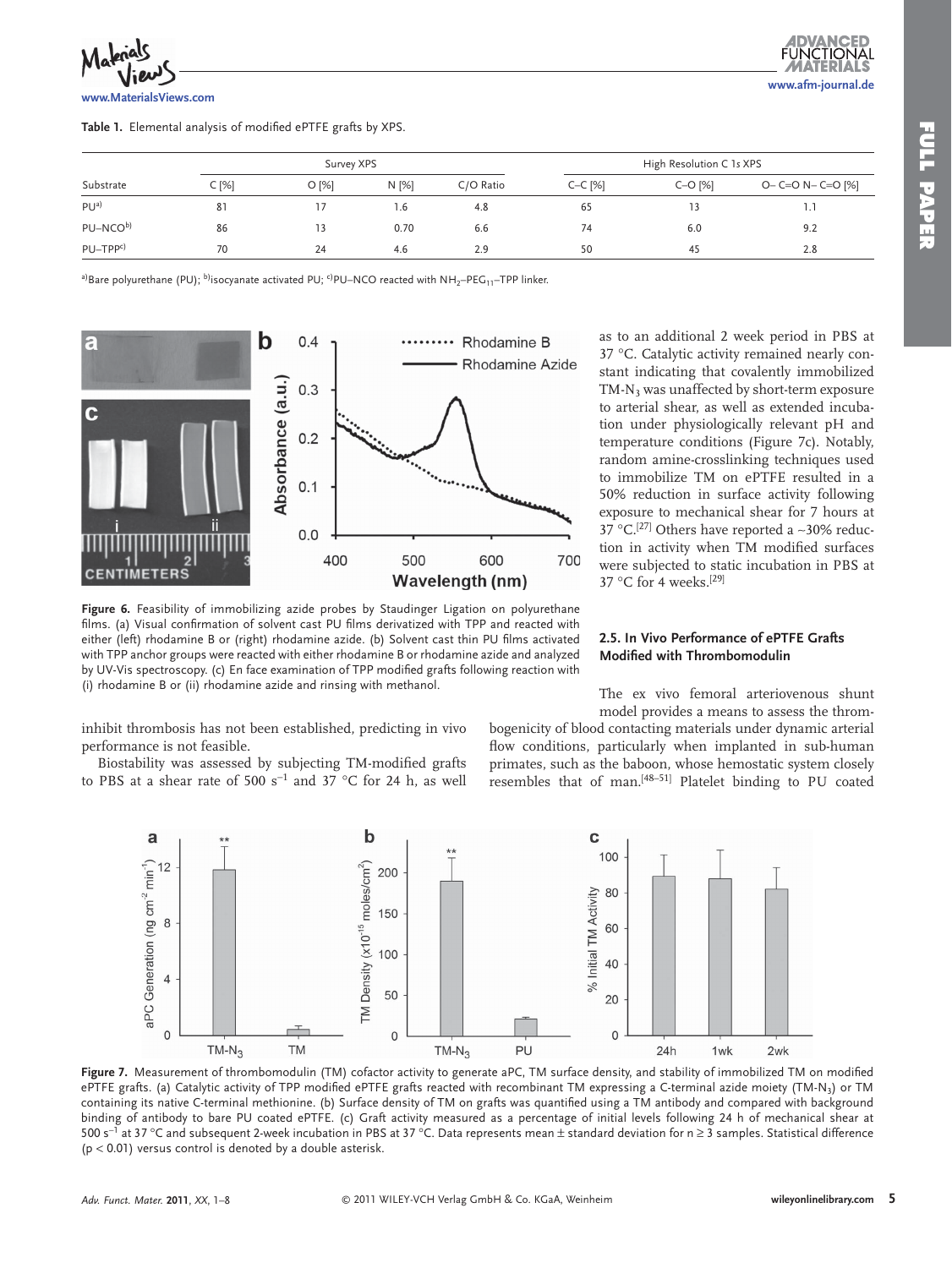





Figure 8. Real time platelet deposition on modified ePTFE grafts in the absence of an upstream thrombus source in the baboon shunt model. (a) Shunt configuration for testing thrombogenicity of 4 mm i.d. tubular materials. (b) Representative photo of a 7 cm length bare PU coated ePTFE graft split in half lengthwise following 1 h perfusion at 100 mL/min; Arrow points in direction of blood flow. (c) Comparison of platelet deposition on bare PU coated 4 mm i.d. ePTFE (ePTFE + PU) with plain 4 mm i.d. Dacron grafts. Each data point represents mean ± standard deviation for  $n \geq 3$  samples. Statistical difference ( $p < 0.01$ ) is denoted by double asterisk.

Time (minutes)

PTFE grafts (4 mm i.d.) was assessed using an arteriovenous perfusion chamber and compared to responses observed to unmodified Dacron grafts (Figure 8).<sup>[49,52]</sup> Cumulative platelet deposition on PU coated ePTFE was substantially lower than on Dacron grafts (0.0082 vs  $1.5$  billion/cm<sup>2</sup>). Since the level of platelet deposition on PU coated ePTFE grafts is too low to gauge the therapeutic efficacy of immobilized TM, we explored thrombus growth in a perfusion system in which a test graft was interposed between a collagen coated ePTFE graft, as a thrombogenic source, and a distal expansion chamber ( **Figure 9** ). [48,49] TM modified ePTFE grafts reduced platelet deposition in the distal expansion chamber by nearly 50% when compared to unmodified PU coated grafts ( $n = 4$ ,  $p < 0.05$ ). Since thrombin is an important physiological agonist for platelet activation,  $[6]$ the measured reduction of platelet deposition in the distal expansion chamber suggests that substantial levels of aPC are generated from the TM modified surface. In addition to attenuating thrombosis, local generation of aPC may influence the

healing characteristics of implanted grafts, as late prosthetic graft failure has been attributed to progressive intimal hyperplasia, a process exacerbated by thrombin and platelet derived pro-inflammatory factors.<sup>[7,53]</sup>

# **3. Conclusions**

 We have presented a biomimetic surface engineering approach that combines molecular engineering and orthogonal chemistry strategies to site-specifically functionalize clinical vascular prostheses with recombinant human TM that exhibit biocatalytic activity and biostability in vitro. Moreover, we have devised and tested a robust, clinically relevant in vivo model of vascular graft thrombosis in non-human primates that facilitated evaluation of the therapeutic function of bioactive TM surface assemblies. The data presented herein indicate that a biologically active TM surface assembly reduces the thrombogenic properties of blood contacting surfaces despite the presence of an upstream thrombin generating stimulus. The modular nature of heterobifunctional linker design, combined with recent advances in chemoselective techniques to modify peptides and proteins, [54,55] will undoubtedly expand the utility of bioenzyme surface assemblies to a range of clinically important host-material interfaces.

# **4. Experimental Section**

*Reagents* : All reagents were purchased from Sigma-Aldrich, St Louis and used without further purification unless otherwise noted. Expression and purification of recombinant TM-methionine and TM-N<sub>3</sub> are detailed elsewhere [38] .

*Synthesis of NH<sub>2</sub>-PEG<sub>11</sub>-TPP*: NH<sub>2</sub>-PEG<sub>11</sub>-TPP was synthesized by reaction of *O-* (2-aminoethyl)- *O*′ -[2-(Boc-amino)ethyl]decaethylene glycol with a pentafluorophenyl ester of  $TPP^{[46]}$  in  $CH_2Cl_2$  and 3 equiv 2,6-lutidine at 25 °C for 12 h, followed by removal of Boc using  $CF<sub>3</sub>COOH$  and purification by column chromatography. <sup>1</sup>H NMR (400 MHz, CDCl<sub>3</sub>):  $\delta$  8.10 (dd, 1H, J = 3.6, 8), 7.83 (dd, 1H, J = 1.6, 8.4), 7.39-7.28 (m, 11H), 6.81 (m, 1H), 3.80 (brs, 2H), 3.76 (s, 3H), 3.70-3.49 (m, 46H), 2.97 (t, 2H, J = 5.2); HRMS (ESI, *m/z*): [M+H]<sup>+</sup> calcd for  $C_{45}H_{68}N_2O_{14}P$ , 891.4408; found, 891.4396.

*Modification of ePTFE Grafts*: 5% w/v Elasthane 80A (Polymer Tech, Berkeley) in *N,N* -dimethylformamide (DMF) was extravasated through 4 mm i.d. ePTFE thin wall vascular grafts (Bard, Tempe) and dried under vacuum at 60 °C for 20 min. Additional PU was deposited in multiple flow-through/drying cycles over the base layer, and dried overnight under vacuum at 60 °C. PU coated grafts were inserted into tubular reactors as depicted in Figure 4 and rotated at 500 rpm for surface reactions. Grafts were first reacted with HDI (16% v/v) and TEA (4% v/v) in toluene at 50 °C for 1 h and rinsed in toluene for 6 h. Isocyanate activated grafts were reacted with  $NH_2-PEG_{11}-TPP$  linker (10 mg/mL) and TEA (1% v/v) in toluene at 40 °C overnight, rinsed with toluene for 6 h, and dried under vacuum at 25 °C overnight. TPP activated grafts were reacted with 1 mg/mL tetramethylrhodamine-5-carbonyl azide (Invitrogen, Carlsbad) in 1:4 tert-butanol/PBS at 37 °C for 24 h followed by rinsing in methanol for 24 h, or reacted with 20  $\mu$ M TM-N<sub>3</sub> in PBS at 37 °C for 24 h and rinsed with PBS for 24 h. Grafts coated with PU and activated with TPP were reacted with rhodamine B or TM-methionine as controls.

*Modification of Polyurethane Films*: Thin clear PU films were solvent cast by drying 12.5% w/v Elasthane 80A in DMF for 24 h at 60  $\degree$ C under vacuum. Films were subjected to isocyanate, TPP, and rhodamine reactions in a glass vial using identical conditions as graft substrates,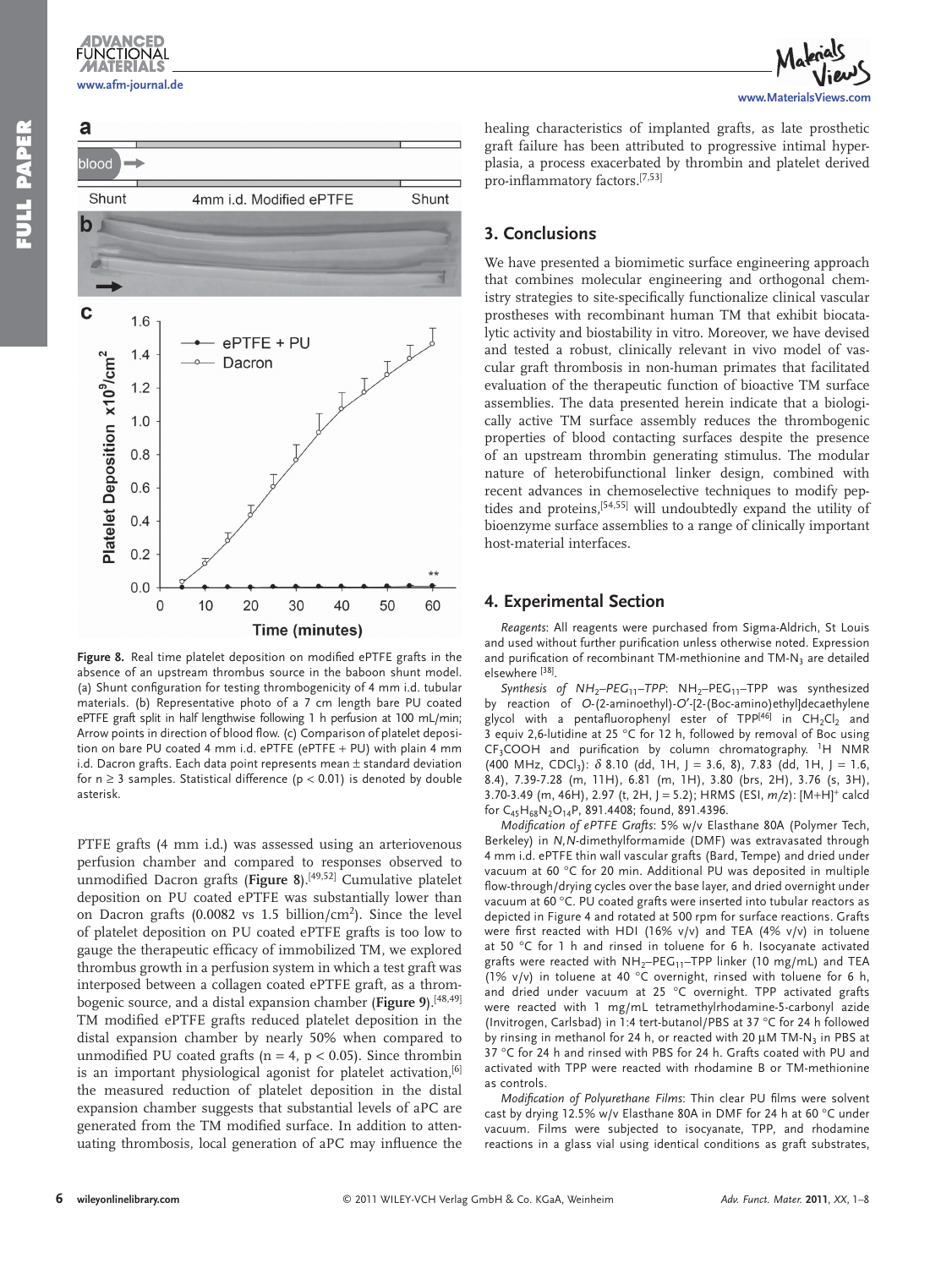

**www.MaterialsViews.com**



Figure 9. The biological function of TM modified ePTFE grafts was evaluated using a three-compartment thrombogenic device inserted into chronic arteriovenous shunts in baboons. (a) A 2 cm × 4 mm inner diameter (i.d.) segment of collagen coated ePTFE serving as a thrombin source was connected upstream of a 7 cm × 4 mm i.d. segment of test graft, and the therapeutic function of aPC generated *in situ* was detected in a 1 cm × 10 mm i.d. distal expansion chamber. Arrow points in direction of blood flow. (b) Representative photograph of the entire chamber assembly that tested a 7 cm TM modified ePTFE graft split in half lengthwise following perfusion for 1 h at 100 mL/min. Arrow points in direction of blood flow. Real-time platelet deposition (c) in the upstream collagen coated 4 mm i.d. ePTFE segment; (d) in the thrombus tail developing distal to collagen coated ePTFE; and (e) in the 10 mm i.d. expansion chamber distal to TM modified ePTFE grafts (PU + TM) compared with bare PU coated ePTFE controls. Each data point represents mean ± standard deviation of 4 independent studies. Statistical difference (p < 0.05) is denoted by single asterisk.

and characterized by UV-Vis spectroscopy (Cary 50 Bio UV-visible spectrophotometer, Varian).

Surface Analysis: An in-lens field-emission SEM (ISI DS-130F Schottky Field Emission SEM) operated at 10 kV was used to examine the graft luminal surface. Light microscopy images of serial thin sections of modified grafts were used to determine PU thickness. ATR-IR spectra were acquired using a FTS-4000 FT-IR spectrometer (Bio-Rad, Hercules) equipped with a wide-band MCT detector, collected with 100 scans at 2 cm<sup>-1</sup> resolution. XPS data were recorded on an Axis Ultra X-ray photoelectron spectrometer (Kratos Analyticals, UK) equipped with a monochromatized Al Kα X-ray source.

*TM Graft Cofactor Activity Assay* : A 4 mm graft segment was incubated in 200 μL of 0.2 μM human protein C (Calbiochem, Gibbstown), 5 mM calcium chloride, and 2 nM human  $\alpha$ -thrombin (Haematologic Technologies, Essex Junction) in Tris buffer (20 mM Tris, 100 mM NaCl, pH 7.5) with 0.1% bovine serum albumin (BSA) at 37 °C for 1 h, and quenched with 2 IU/mL human anti-thrombin III (American Diagnostica, Stamford) for 5 min. The generation of aPC was quantified using 0.2 mM of an enzymatically digestible chromogenic substrate, Spectrozyme PCa (American Diagnostica). TM activity was assayed after grafts were exposed for 24 h to PBS at 37 °C and 500 s<sup>-1</sup> shear, as well as after incubation in PBS with 0.02% sodium azide at 37 °C over a two week period.

*Determination of TM Surface Density* : All assay reactions were run in a 96-well plate, per manufacturer's instructions (American Diagnostica, Stamford). Moles of EGF<sub>5-6</sub> domains bound to test grafts were calculated by a standard curve generated by ELISA using known concentrations of TM. At the end of each assay, graft segments were flattened between glass slides and scanned at 600 dpi using a HP ScanJet 5370C scanner

and the reactive area of each test sample was measured using ImageJ software.

*In Vivo Baboon Arteriovenous Shunt Model* : A chronic exteriorized arteriovenous shunt was implanted in male baboons, as previously described. [49,52] All studies were approved by the Institutional Animal Care and Use Committee at Oregon Health and Science University. Mean blood flow rate through the shunt was measured continuously using a Doppler ultrasonic flow meter and held constant by an external screw clamp at 100 mL/min. Autologous platelets were radiolabeled one day prior to shunt study with Indium-111 oxine and re-injected into the baboon. Platelet deposition in the individual compartments of the shunt assembly was measured over a 60-minute perfusion period using a high sensitivity 99Tc collimator and scintillation camera (GE 400T, General Electric) imaging of the 172 keV <sup>111</sup>In g photon peak at 5-min intervals. [52]

*Statistical Analysis* : Two-tailed student's t-test assuming unequal variances was used to test for statistical significance between the means of two groups.

# **Acknowledgements**

 This work was supported by grants from the National Institute of Health.

> Received: July 22, 2011 Revised: August 15, 2011 Published online:

**www.afm-journal.de**

UNCTIONAL